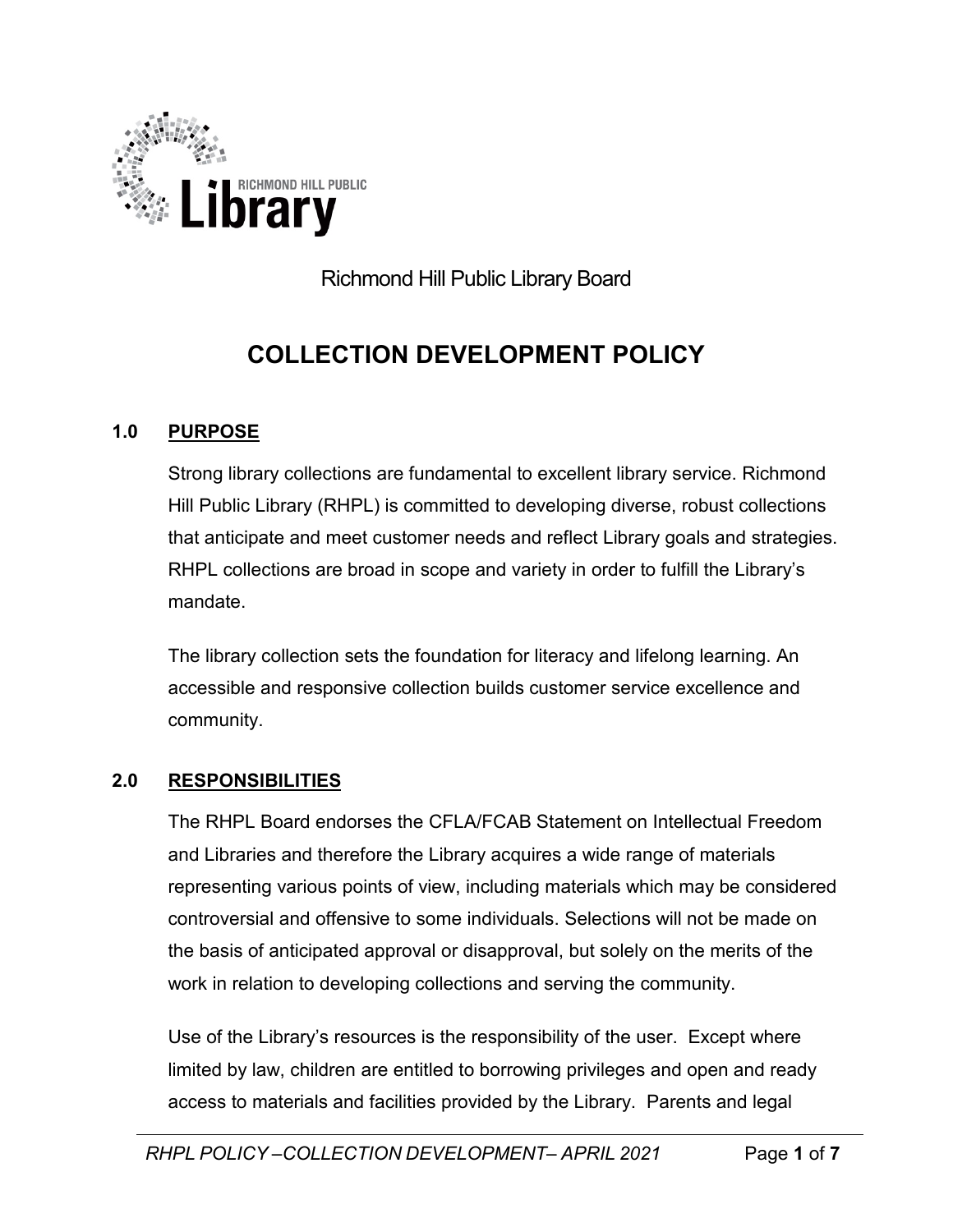guardians are responsible for monitoring and limiting the use of library materials by their children.

RHPL does not acquire material that the Canadian courts have found to be contrary to the Criminal Code and all applicable laws, including the Charter of Rights and Freedoms. If items in RHPL's collections are found to be contrary to the above laws, RHPL will obtain legal advice regarding the question of whether to remove this material from the collection.

Collection materials are regularly assessed for their condition, accuracy, currency and usage, within the context of the Library collection, and relevance to Library users. This is essential to ensuring the vitality, size, and scope of the overall library collection.

Library customers who object to materials located in the collection are asked to complete a written request for the reconsideration of the materials using the Request for Reconsideration of Library Materials form.

### **3.0 GUIDING PRINCIPLES**

- Responsive Collections
- Balanced Selection
- Responsible Investment
- Continuous Improvement

# **3.1 Responsive Collections**

RHPL supports the interests and needs of all customers to make the collection community driven and diverse.

The collections support the interests and needs of all customers. These include:

• Collections for all ages, early literacy, children, teens, and adults;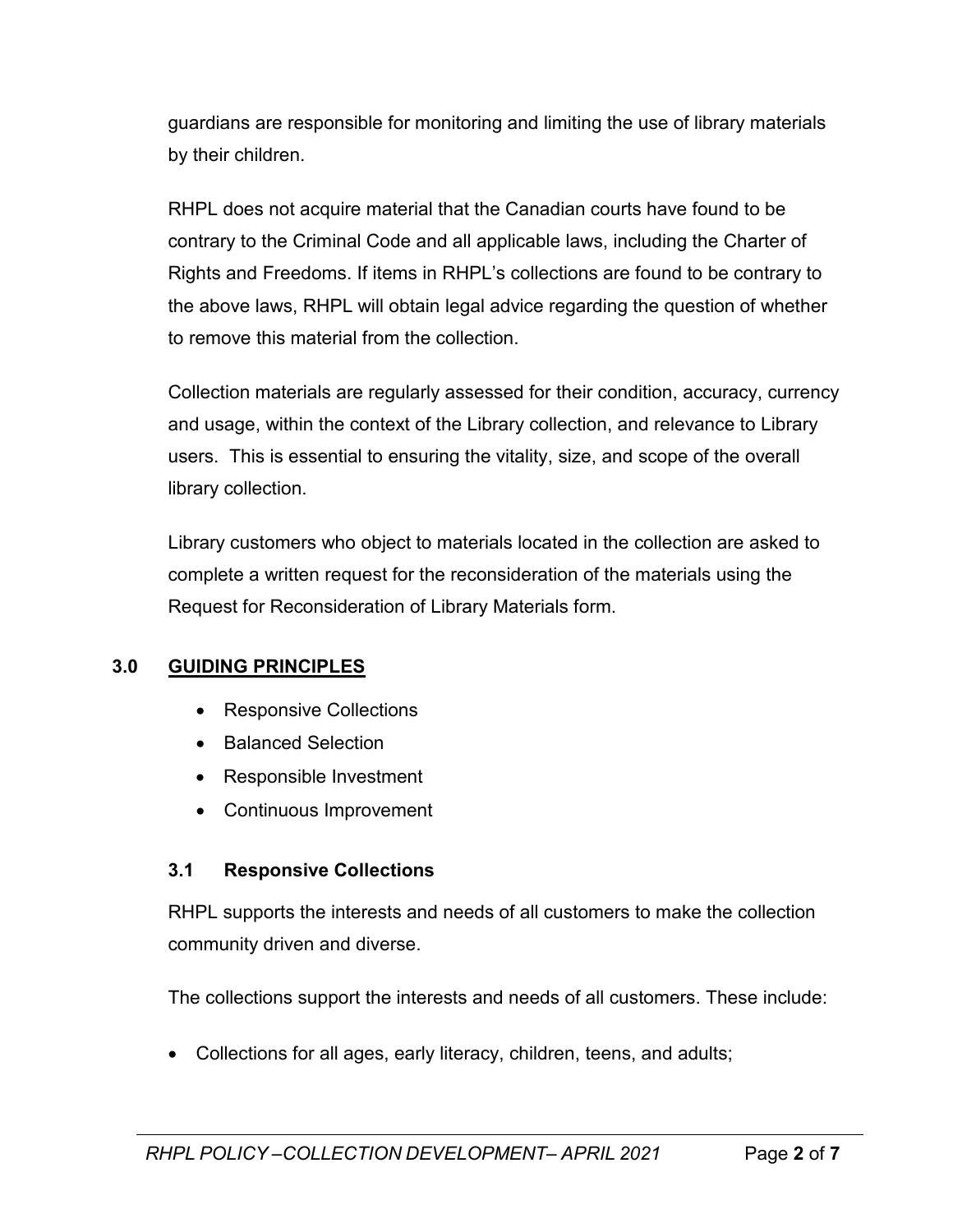- Collections in multiple formats, that help provide equitable access to all individuals;
- Multi-lingual collections to meet the needs of Richmond Hill's diverse population.

# **3.2 Balanced Selection – Customer Driven**

RHPL provides a balance of physical and digital library content to support and cultivate diverse and engaged library customers. A large part of this is the monitoring of annual budget objectives in these areas:

- Digital material and its growth relative to persistent demand for physical library material.
- Overall collection of multi formats
- Overall collection for all ages
- Multilingual collections community driven

### **3.3 Responsible Investment**

RHPL recognizes its responsibility to invest public funds in the best collections for the community. This is accomplished through evidence based analysis and evaluation tools such as:

- Collection Development performance indicators for collection analysis such as rates for circulation, turnover, and percentage check outs;
- Demographics data to monitor pressures and trends and to project corresponding budget objectives.

### **3.4 Continuous Improvement**

RHPL strives to enhance and extend its internal and external relationships with the community to build a strong and resilient library. The library strives to connect, communicate, and create options for both customers and staff. RHPL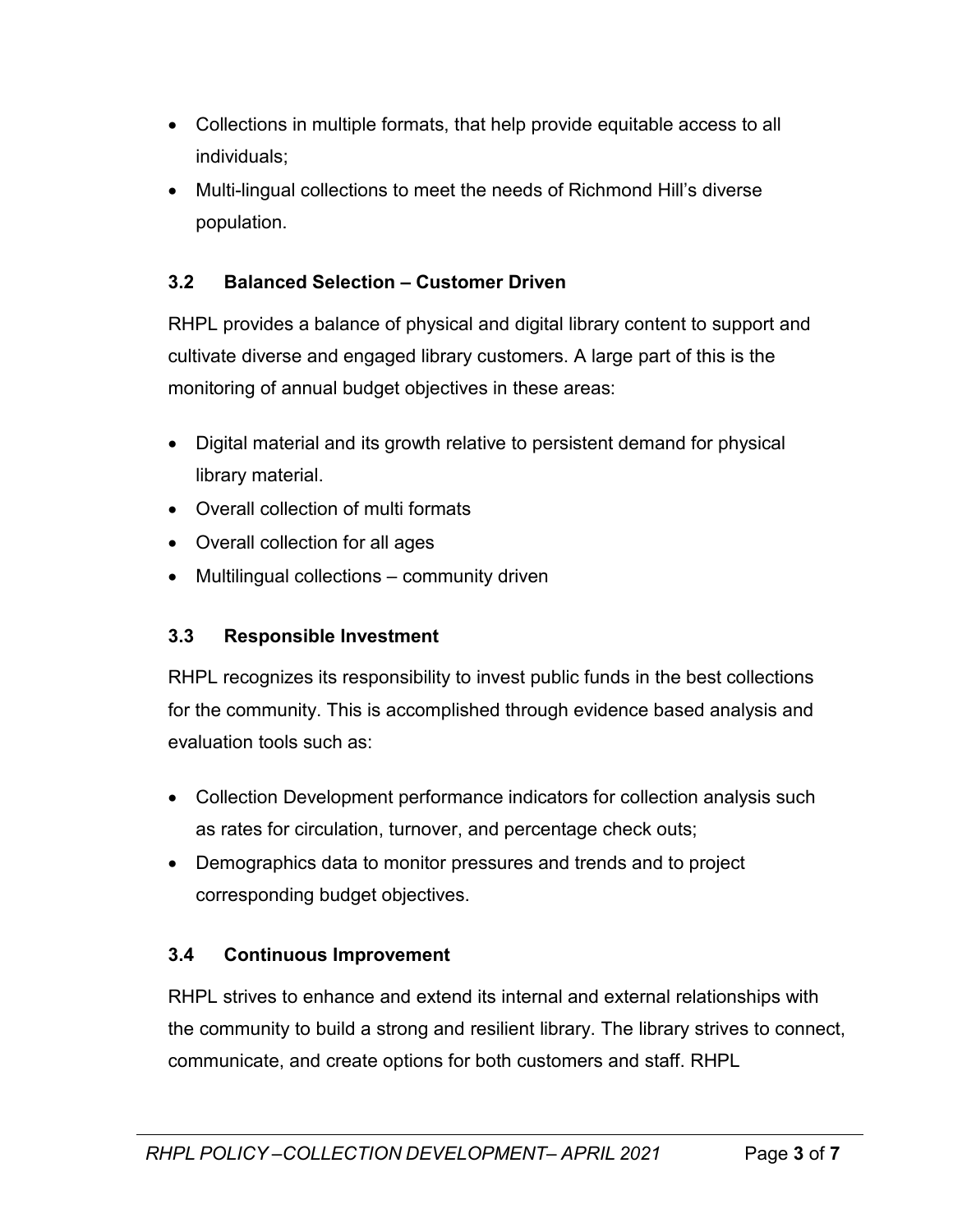- Welcomes, feedback from the public and from staff for improvements to meet customer needs;
- Welcomes gifts of materials from individuals or groups with an emphasis on those materials of local interest. RHPL does however, maintain the discretion to accept gifts of materials and reserves the right to decide the disposition of gifts received;
- Enhances, collection discoverability by optimizing access points in the catalogue, best practices in material description, and marketing via multiple channels;
- Facilitates regular branch collection maintenance for currency, relevance, and condition;
- Offers training opportunities to staff to enhance their knowledge of trends in publishing, collection development and collection access;
- Encourages RHPL customers to place requests for purchase of library material missing from the collection. Customers can place request by filling out a form on the RHPL website. These will be considered in accordance with selection criteria;
- Offers Interlibrary Loan (ILL) service to RHPL customers to give them access to library collections outside Richmond Hill. This gives our customers access to a network of libraries across Ontario and Canada, who all share their resources. This expands our collection and range, improving access for all RHPL customers.

| Motion #:              | 21:28          |
|------------------------|----------------|
| <b>Approval Date:</b>  | April 27, 2021 |
| Date of Last Revision: | March 9, 2017  |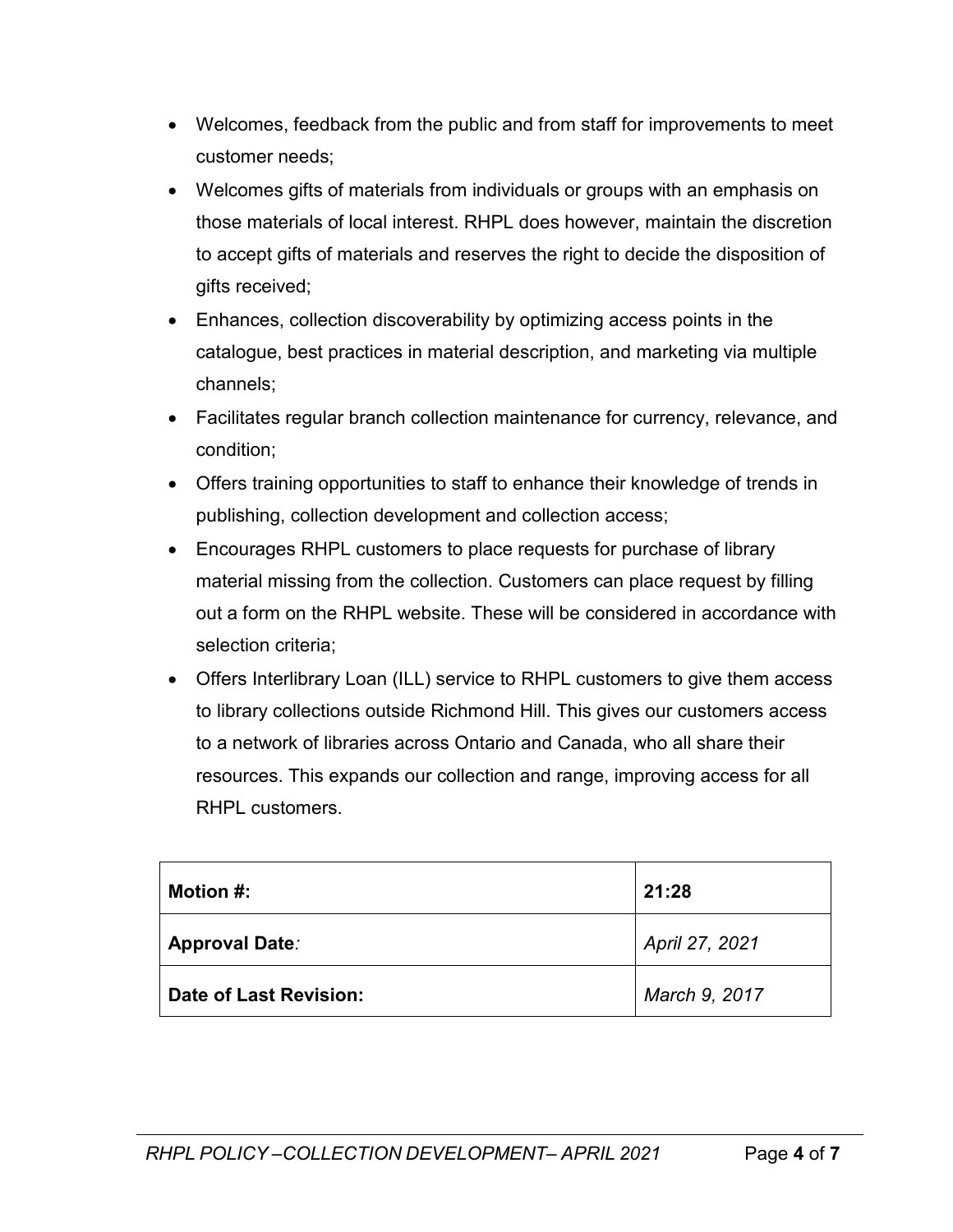## **CANADIAN FEDERATION OF PUBLIC LIBRARIES (CFLA-FCAB)**

#### **STATEMENT ON INTELLECTUAL FREEDOM AND LIBRARIES**

The Canadian Federation of Library Associations recognizes and values the Canadian Charter of Rights and Freedoms as the guarantor of the fundamental freedoms in Canada of conscience and religion; of thought, belief, opinion, and expression; of peaceful assembly; and of association.

The Canadian Federation of Library Associations supports and promotes the universal principles of intellectual freedom as defined in the Universal Declaration of Human Rights, which include the interlocking freedoms to hold opinions and to seek, receive and impart information and ideas through any media and regardless of frontiers.

In accordance with these principles, the Canadian Federation of Library Associations affirms that all persons in Canada have a fundamental right, subject only to the Constitution and the law, to have access to the full range of knowledge, imagination, ideas, and opinion, and to express their thoughts publicly. Only the courts may abridge free expression rights in Canada.

The Canadian Federation of Library Associations affirms further that libraries have a core responsibility to support, defend and promote the universal principles of intellectual freedom and privacy.

The Canadian Federation of Library Associations holds that libraries are a key institution in Canada for rendering expressive content accessible and affordable to all. Libraries are essential gateways for all persons living in Canada to advance themselves through literacy, lifelong learning, social engagement, and cultural enrichment.

Libraries have a core responsibility to safeguard and facilitate access to constitutionally protected expressions of knowledge, imagination, ideas, and opinion, including those which some individuals and groups consider unconventional, unpopular or unacceptable. To this end, in accordance with their mandates and professional values and standards, libraries provide, defend and promote equitable access to the widest possible variety of expressive content and resist calls for censorship and the adoption of systems that deny or restrict access to resources.

Libraries have a core responsibility to safeguard and foster free expression and the right to safe and welcoming places and conditions. To this end, libraries make available their public spaces and services to individuals and groups without discrimination.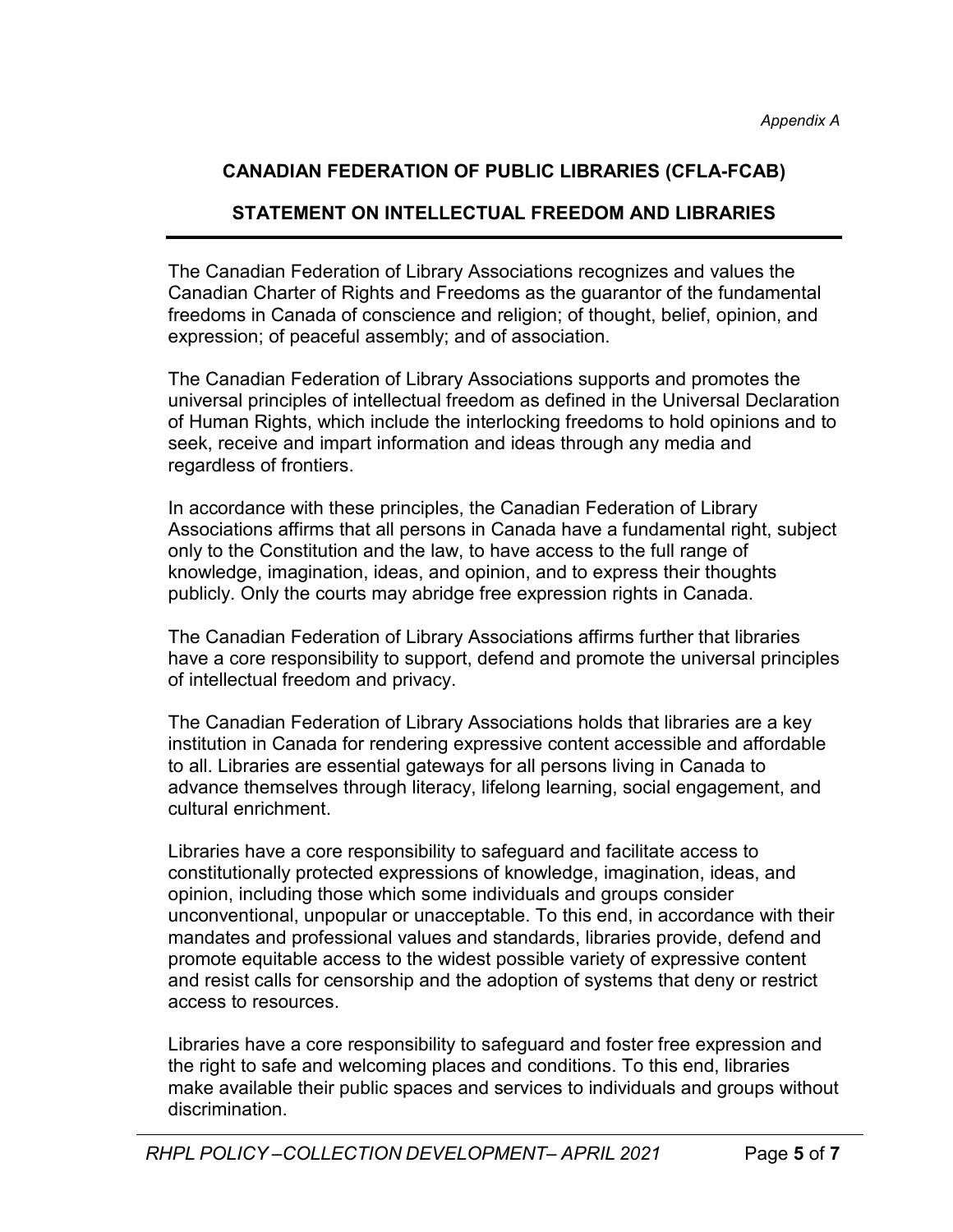Libraries have a core responsibility to safeguard and defend privacy in the individual's pursuit of expressive content. To this end, libraries protect the identities and activities of library users except when required by the courts to cede them.

Furthermore, in accordance with established library policies, procedures and due process, libraries resist efforts to limit the exercise of these responsibilities while recognizing the right of criticism by individuals and groups.

Library employees, volunteers and employers as well as library governing entities have a core responsibility to uphold the principles of intellectual freedom in the performance of their respective library roles.

You can find CFLA-FCAB's position on Third Party Use of Publicly Funded Library Meetings Rooms and Facilities: An Interpretation of the Canadian Federation of Library Associations' Statement on Intellectual Freedom and Libraries at [http://cfla-fcab.ca/wp-content/uploads/2019/03/CFLA-](http://cfla-fcab.ca/wp-content/uploads/2019/03/CFLA-FCAB_statement_meeting_rooms.pdf)FCAB statement meeting rooms.pdf.

*Approval History:*

- *CLA – June 27, 1974*
- *Amended November 17, 1983*
- *Amended November 18, 1985*
- *Amended September 27, 2015*
- *CFLA/FCAB – Adopted August 26, 2016*
- *Reviewed April 12, 2019*